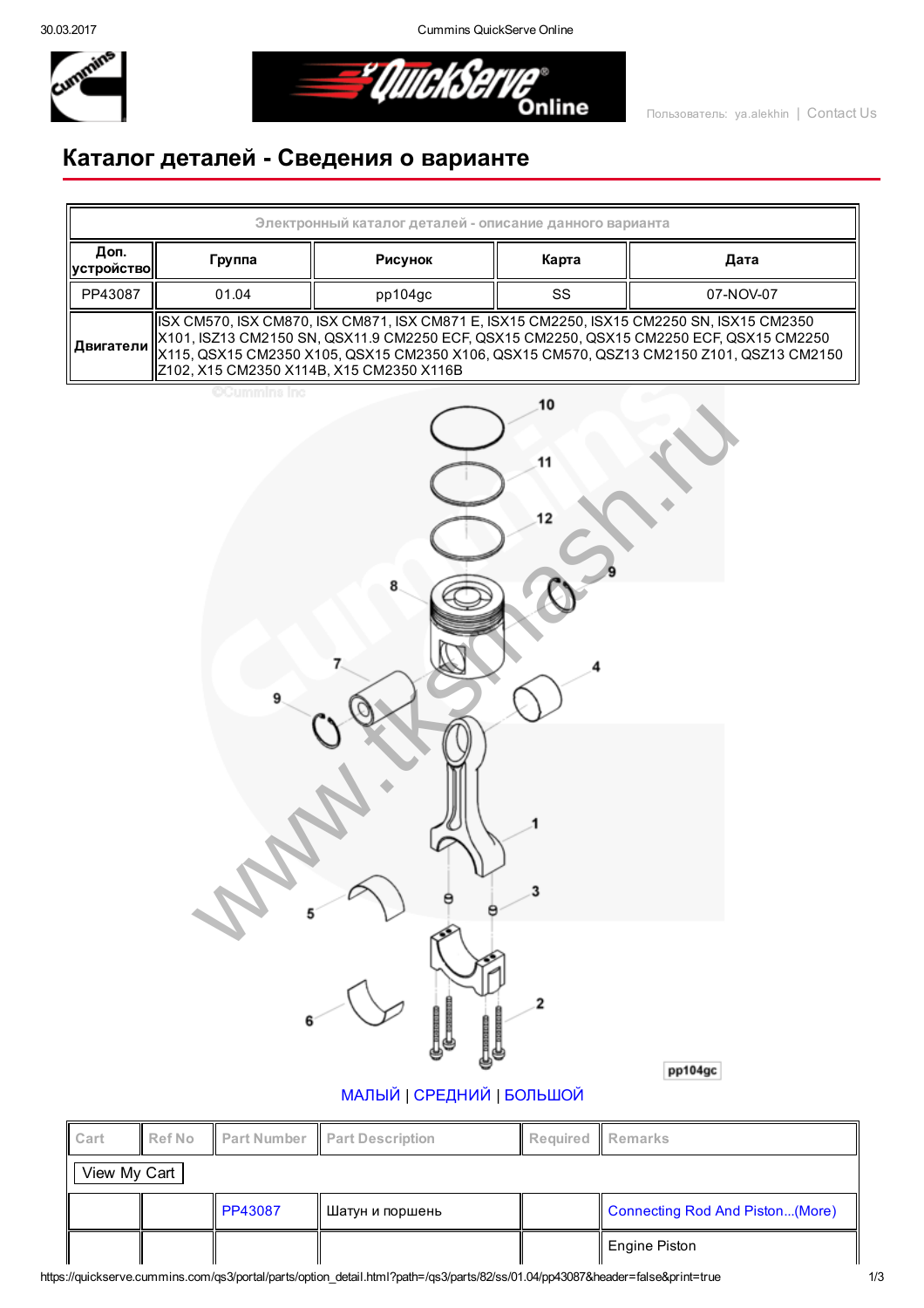|                          |                  |         |                                |                | Certified Model Name: QSX-15    |
|--------------------------|------------------|---------|--------------------------------|----------------|---------------------------------|
|                          |                  |         |                                |                | Timing Gear Code: 46            |
|                          |                  |         |                                |                | CPL: 3087                       |
|                          |                  |         |                                |                | Certified By: EPA, CARB, EU     |
|                          |                  |         |                                |                | AFC: N/A                        |
|                          |                  |         |                                |                | ASA: N/A                        |
|                          |                  |         |                                |                | EFC: N/A ETC: Yes               |
|                          |                  |         |                                |                | Manifold Type: Dry              |
|                          |                  |         |                                |                | Engine Aspiration:              |
|                          |                  |         |                                |                | <b>Turbocharged Aftercooled</b> |
|                          |                  |         |                                |                | Engine Control System: API      |
|                          |                  |         |                                |                | Application: Nonroad            |
|                          |                  |         |                                |                | Power Turbine: N/A              |
|                          |                  |         |                                |                | Design Phase: API               |
|                          |                  |         |                                |                | Power Rating: Intermittent      |
|                          |                  |         |                                |                | <b>ECM Version: N/A</b>         |
|                          |                  |         |                                |                | Centinel Provision: No          |
|                          |                  |         |                                |                | Cert Level:                     |
|                          |                  |         |                                |                | Tier 3 Tier 3 Stiiia            |
|                          |                  |         |                                |                |                                 |
| $\Box$                   |                  | 4059429 | <b>Engine Connecting Rod</b>   | $\,6$          | Ref TSB120067                   |
|                          | 1                | 4059449 | <b>Engine Connecting Rod</b>   | $\,6\,$        |                                 |
| $\Box$                   | 2                | 3678574 | Connecting Rod Cap Screw       | $\overline{4}$ |                                 |
|                          | 3                | 3678739 | <b>Ring Dowel</b>              | $\overline{2}$ |                                 |
|                          | 4                | 4059448 | Втулка                         | $\mathbf{1}$   |                                 |
|                          | $\mathbf 5$      | 4925971 | <b>Connecting Rod Bearing</b>  | $\,6\,$        | Ref TSB120067                   |
|                          | $\,6\,$          | 4925975 | <b>Connecting Rod Bearing</b>  | $\,6\,$        | Serviced as 4089405             |
| ۰                        | $\overline{7}$   | 4923748 | Piston Pin                     | $\,6\,$        |                                 |
|                          | 8                | 3104186 | Поршень двигателя              | 6              | Serviced as 4955227.            |
|                          | $\boldsymbol{9}$ | 3064305 | Retaining Ring                 | 12             |                                 |
| $\overline{\phantom{a}}$ | 10               | 3684010 | <b>Compression Piston Ring</b> | $\,6\,$        | Top.                            |
|                          |                  |         |                                |                |                                 |